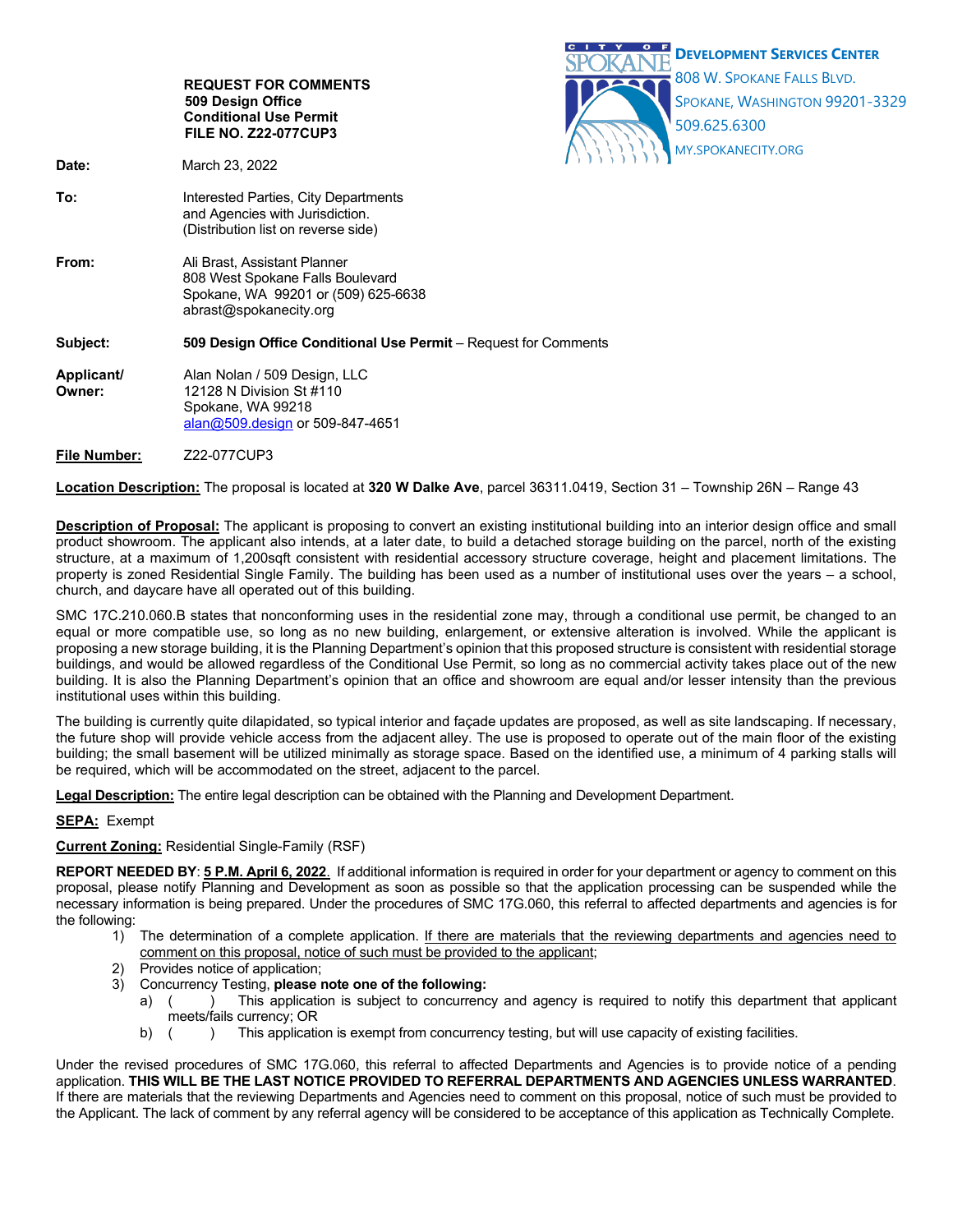# **DISTRIBUTION LIST FOR COMMENTS PROJECT NAME: "509 Design Office Conditional Use Permit" FILE No.: Z22-077CUP3**

## *E-mail Copies*

## **City Departments**

- Asset Management, Attn: Dave Steele
- City Attorney, Attn: James Richman
- City Treasurer: Renee Robertson
- Code Enforcement, Attn: Kris Becker
- Construction Management, Attn: Joel Graff\* \*\*
- Engineering Services, Attn: Dan Buller\* \*\*
- Fire Dept., Attn: Dave Kokot \*
- Historic Preservation, Attn: Megan Duvall
- Integrated Capital Management, Attn: Inga Note\*\*
- Integrated Capital Management, Attn: Marcia Davis\* \*\*
- Integrated Capital Management, Attn: Katherine Miller \* \*\*
- Integrated Capital Management: Scotty Allenton\* \*\*
- Library Services, Attn: DT Circulation\*
- Neighborhood & Business Services, Attn:
- Neighborhood Services, Attn: ONS Team
- Parks Dept., Attn: Garrett Jones\*
- PCED, Attn: Johnnie Perkins
- Planning & Development, Attn: Dean Gunderson
- Planning & Development, Attn: Kris Becker
- Planning & Development, Attn: Eldon Brown\*\*
- Planning & Development, Attn: Joelie Eliason
- Planning & Development, Attn: Erik Johnson
- Planning & Development, Attn: Patty Kells\*
- Planning & Development, Attn: Dermott Murphy
- Planning & Development, Attn: Mike Nilsson\*\*
- Planning & Development, Attn: Tami Palmquist
- Planning Services, Attn: Louis Meuler
- Police Department, Attn: Sgt Chuck Reisenauer\*
- Public Works, Attn: Marlene Feist
- Solid Waste, Attn: Scott Windsor
- Solid Waste, Attn: Rick Hughes\*
- Street Operations, Attn: Clint Harris\*\*
- Street Operations, Attn: Greg Martin\*\*
- Wastewater Management, Attn: Mike Morris\*\*
- Wastewater Management, Attn: William Peacock\*\*
- Wastewater AWWTP, Attn: Mike Coster\*\*
- Water Department, Attn: Jim Sakamoto\*\*

### **County Departments**

- Spokane County Public Works, Attn: Barry Greene
- Spokane County Public Works, Attn: Lindsey Forward
- Spokane County Planning Department, Attn: John Pederson
- Spokane County Engineering Dept., Attn: Gary Nyberg
- Spokane Regional Health District, Attn: Jon Sherve
- Spokane Regional Health District, Attn: Paul Savage
- Spokane Regional Health District, Attn: Eric Meyer
- SRCAA, Attn: April Westby

#### **Washington State Agencies**

- Department of Natural Resources, Attn: Dave Harsh
- Department of Natural Resources Aquatics
- Department of Natural Resources, Attn: SEPA Center
- Department of Commerce, Attn: Dave Andersen
- Department of Archaeology & Historic Preservation, Attn: Gretchen Kaehler
- Department of Ecology, Attn: Environmental Review Section
- Department of Ecology, Attn: Jacob McCann
- Department of Ecology, Eastern Region, Attn: Jeremy Sikes, Shoreline Permit Reviewer
- Department of Ecology, Eastern Region, Attn: David Moore, Wetlands/Shoreline
- Department of Transportation, Attn: Char Kay
- Department of Transportation, Attn: Greg Figg
- Department of Fish & Wildlife, Attn: Leslie King Habitat Program

### **Other Agencies**

- U.S. Army corps of Engineers, Attn: Jess Jordan
- Avista Utilities, Attn: Lu Ann Weingart
- Avista Utilities, Attn: Dave Byus
- Avista Utilities, Attn: Randy Myhre
- Avista Utilities, Attn: Larissa Pruitt
- Cheney School District Operations, Attn: Jeff McClure
- City of Airway Heights, Attn: Heather Trautman
- City of Spokane Valley Planning, Attn: SEPA Review
- District 81 Capital Projects, Attn: Candy Johnson
- Mead School District Facilities & Planning, Attn: Ned Wendle
- Spokane Aquifer Joint Board, Attn: Tonilee Hanson
- Spokane School District, Attn: Phil Wright
- Spokane Transit Authority, Attn: Gordon Howell
- Spokane Transit Authority, Attn: Mike Hynes
- Spokane Transit Authority, Attn: Mike Tresidder
- Spokane Transit Authority, Attn: Kathleen Weinand
- Spokane Regional Transportation Council, Attn: Ryan **Stewart**
- Williams Northwest Pipeline, Attn: Michael Moore

#### **Other Agencies**

- U.S. Postal Service, Attn: Postmaster
- Spokane Tribe of Indians, Attn: Randy Abrahamson (31-26-43)